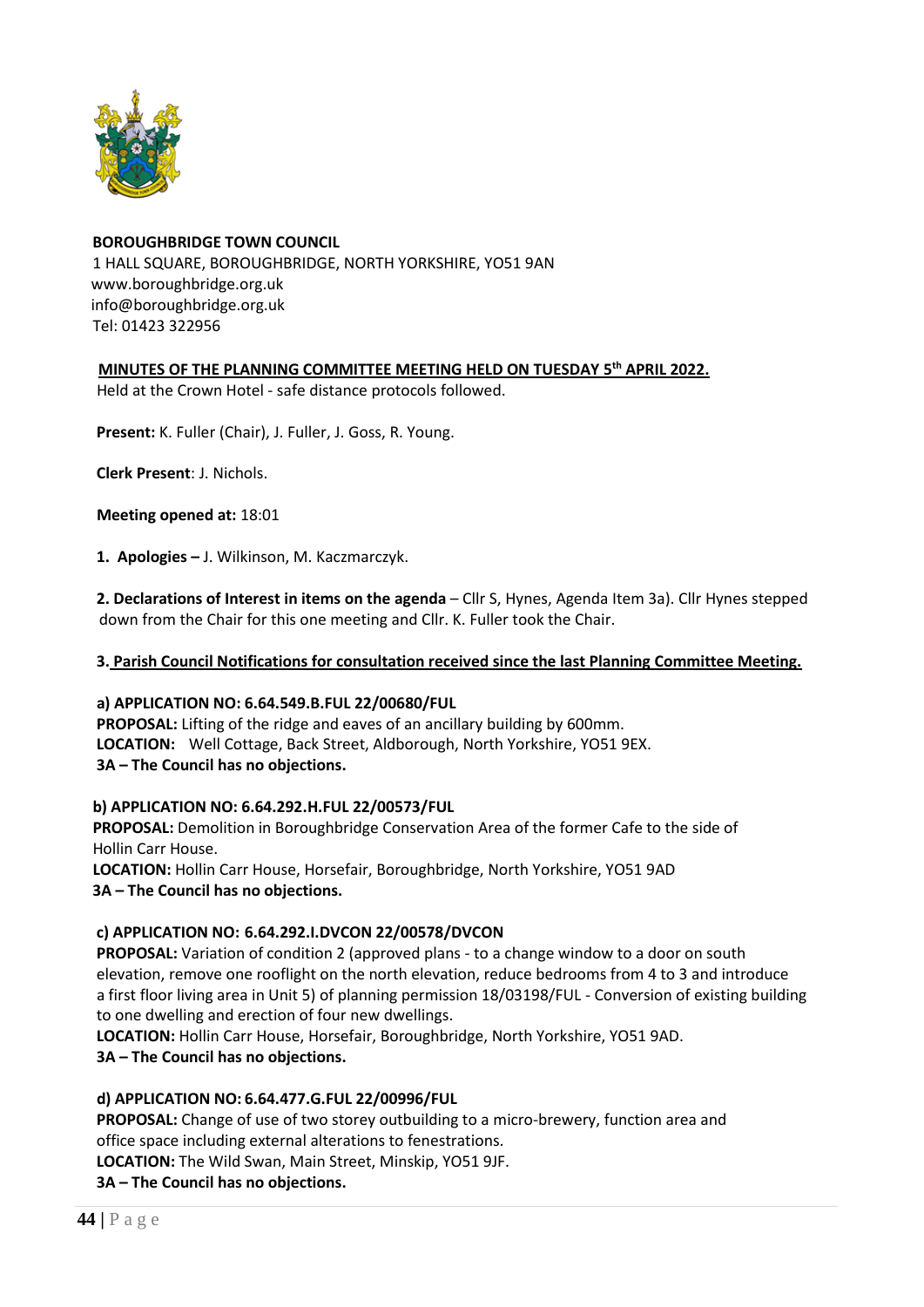## **e) APPLICATION NO: 6.64.120.F.TPO 22/01111/TPO**

 **PROPOSAL: T1** - Beech - Removed and the stumps treated to prevent regrowth. Location of tree growing near building/structures provides insufficient space and in particular, for the wall garage to co-exist with the trees in their location. Ideally, replacement trees should be established close by but in locations that provide sufficient separation to avoid repeating the current problems of direct damage. Considering the limited availability of space between the garden boundary and the neighbour's garage to the north, I would suggest that a small to moderate-sized and naturally upright species of the tree be selected to replace the trees form and limit the need for ongoing pruning.

 **21/00081/TPORDR T2** - Beech - removed and the stumps treated to prevent regrowth. Location of tree growing near building/structures provides insufficient space and in particular, for the wall garage to co-exist with the trees in their location. Ideally, replacement trees should be established close by but in locations that provide sufficient separation to avoid repeating the current problems of direct damage. Considering the limited availability of space between the garden boundary and the neighbour's garage to the north, I would suggest that a small to moderate-sized and naturally upright species of the tree be selected to replace the trees form and limit the need for ongoing pruning.

**21/00081/TPORDR** Replacement options - Upright Feld Maple Acer Campestre 'Streetwise',

Upright Lime Tilia Cordata 'Greenspire', Upright Sargent's Cherry Prunus Sargentii 'Rancho',

 Upright Crab Apple Malus Ttschonoskii, Upright Rowan Sorbus Aucuparia 'Fastigiata', Japanese Crab Malus Floribunda Medlar Mespilus, Germanica Hybrid Cockspur Thorn Crataegus Llavalleei.

 **LOCATION:** The Shrubberies, Church Lane, Boroughbridge, North Yorkshire, YO51 9BA.

## **3A – The Council has no objections.**

#### **f) APPLICATION NO: 6.64.786.C.FUL 22/00881/FUL**

 **PROPOSAL:** Demolition of attached single storey garage and erection of two storey side extension.  **LOCATION:** Urkett House, Minskip Road, Minskip, North Yorkshire, YO51 9HY  **3A – The Council has no objections.**

## **g) APPLICATION NO: 6.64.519.B.FUL 22/01123/FUL**

 **PROPOSAL:** Erection of detached garage, including alterations to dropped kerbs. (Revised scheme).  **LOCATION:** Ferryden, Mill Lane, Boroughbridge, North Yorkshire, YO51 9LH.  **3A – The Council has no objections.**

#### **4. Decision Notifications received over the last month**

 **a) PROPOSAL:** Variation of Condition 2 (approved plans) to allow alterations of drawings, of planning application 19/01803/FUL - Conversion of 3 no. barns to form 4 no. dwellings.  **LOCATION:** Low House Farm, Aldborough, North Yorkshire, YO51 9HD  **GRANT PLANNING PERMISSION SUBJECT TO CONDITIONS Noted.**

 **b) PROPOSAL:** Variation of Condition 5 (approved drawings) to allow alterations to drawings of planning application 16/01445/OUT, allowed on appeal under application 21/00007/NREFPP - Outline application for the erection of 4 dwellings with access, appearance, layout, and scale considered (Site Area 0.2 ha).  **LOCATION:** Bell Close Farm, Minskip Road, Boroughbridge, North Yorkshire  **GRANT PLANNING PERMISSION SUBJECT TO CONDITIONS Noted.**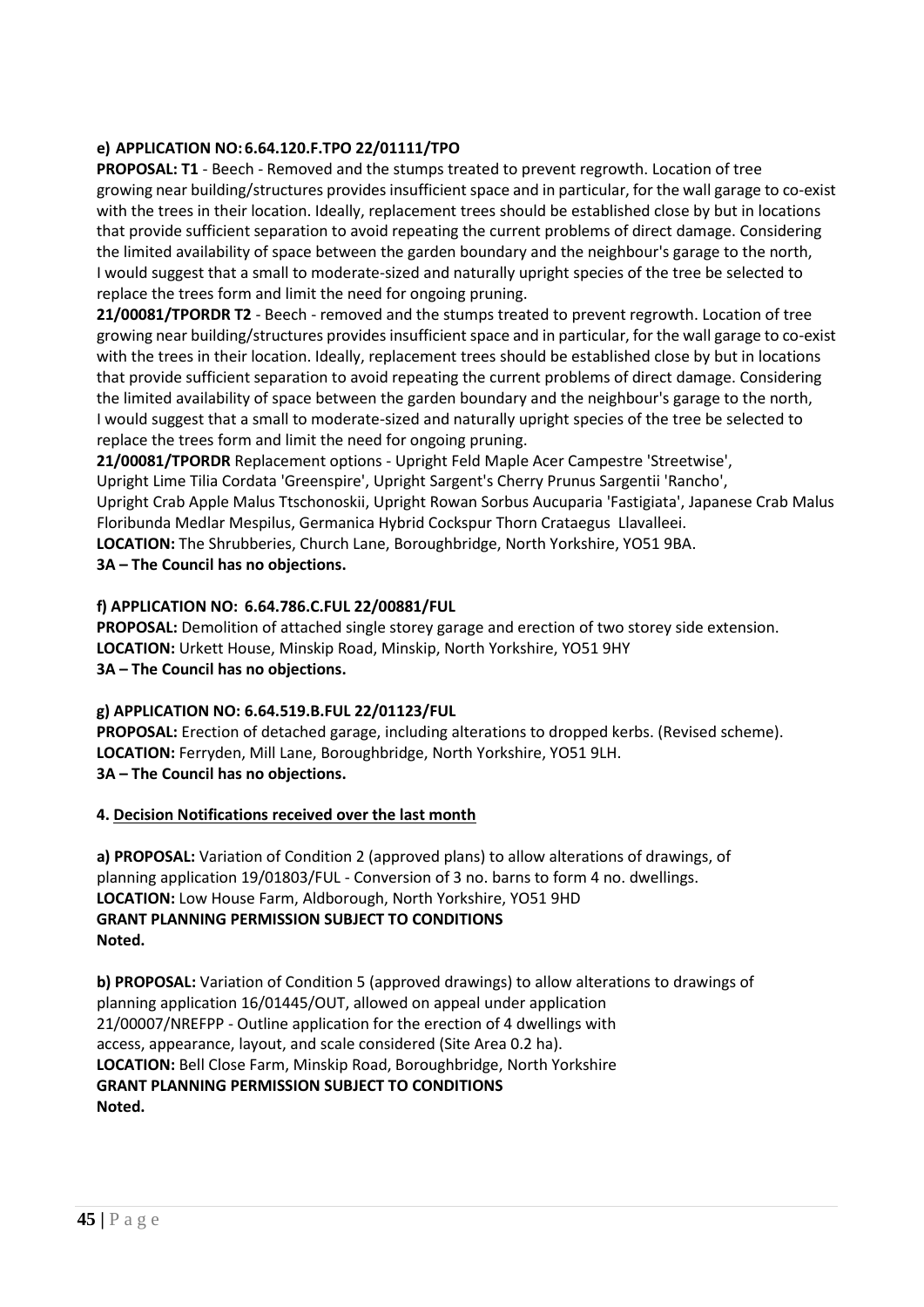**c) PROPOSAL:** Single storey conservatory to rear.  **LOCATION:** 7 Oak Close, Boroughbridge, North Yorkshire, YO51 9FZ  **GRANT PLANNING PERMISSION SUBJECT TO CONDITIONS Noted.**

 **d) PROPOSAL:** Alterations, extension, and home office outbuilding.  **LOCATION:** Hillside Cottage, Front Street, Aldborough, YO51 9ES.  **GRANT PLANNING PERMISSION SUBJECT TO CONDITIONS. Noted.**

## **5. Planning Breaches/Enforcements received over the last month**

## **a) CASE NO: 21/00282/PR15**

 **LOCATION:** 7 Battle Close, Boroughbridge, North Yorkshire, YO51 9GN

 **ALLEGED BREACH**: Erection of fence in excess of 2m.

## *HBC Planning narrative as follows:*

Further to a report received advising us of a possible breach of planning control at the above location, I write to inform you that an investigation has been carried out.

 The outcome of the investigation is as follows - As the additional height is to the rear of the site the fencing does not impact detrimentally on the neighbouring properties in terms of overbearing or over shadowing and therefore it is not the council's opinion that enforcement action is warranted and therefore the case is closed.

**Noted.**

## **b) CASE NO: 22/00069/PR15**

## **LOCATION: 2 Hazeldene Fold, Minskip, North Yorkshire, YO51 9PH.**

 **ALLEGED BREACH:** Engineering operations on Land at the top of Hazeldene Fold, Minskip *HBC Planning narrative as follows:*

Further to a report received advising us of a possible breach of planning control at the above location, I write to inform you that an investigation has been carried out.

 The outcome of the investigation is as follows - Thank you for all the information that has sent in I visited the site last week, works have taken place regarding a Car Park

 that is being put in. I am of the opinion that this would likely require planning permission and therefore, I will be asking for an application - I was made aware that permission for replacement buildings may be coming in, it might be that the works that have taken place are included within this application.

**Noted.**

## **c) CASE NO: 22/00019/PR15**

 **LOCATION:** Ashdown Park, Minskip Road, Boroughbridge, North Yorkshire.

 **ALLEGED BREACH:** Erection of height restriction structure.

## *HBC Planning narrative as follows:*

 Further to a report received advising us of a possible breach of planning control at the above location, I write to inform you that an investigation has been carried out. The outcome of the investigation is as follows - I have written to the owners via their planning agent who confirmed that the height restriction structure has s been taken down. I will try get to the site next week to see if this is the case.

**Noted.**